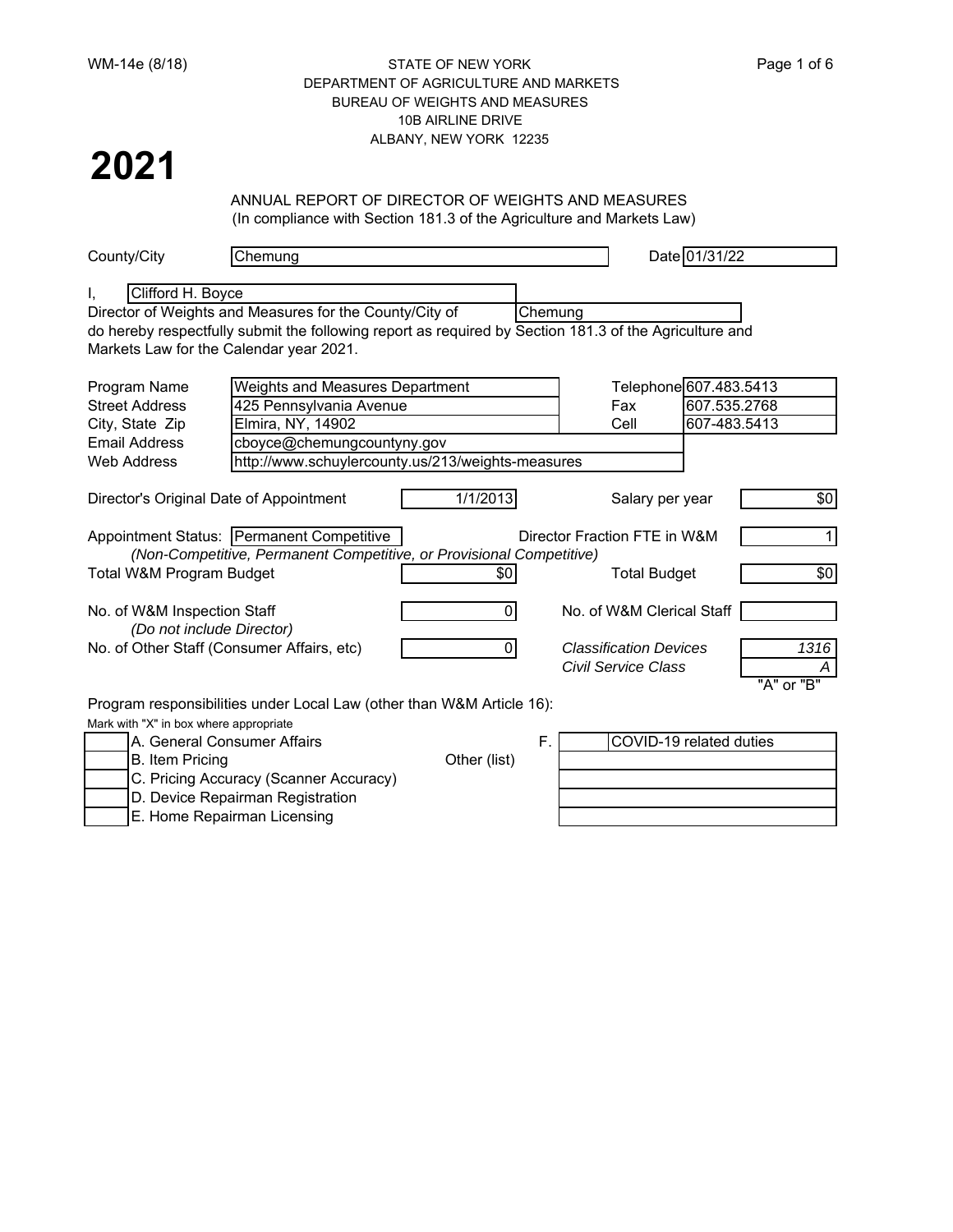### **Weights and Measures Inspection Staff (other than Director)**

| Name | ID | Title | Salary | Fraction time W&M |
|------|----|-------|--------|-------------------|
|      |    |       |        |                   |
|      |    |       |        |                   |
|      |    |       |        |                   |
|      |    |       |        |                   |
|      |    |       |        |                   |
|      |    |       |        |                   |
|      |    |       |        |                   |
|      |    |       |        |                   |
|      |    |       |        |                   |
|      |    |       |        |                   |
|      |    |       |        |                   |
|      |    |       |        |                   |
|      |    |       |        |                   |
|      |    |       |        |                   |
|      |    |       |        |                   |
|      |    |       |        |                   |
|      |    |       |        |                   |
|      |    |       |        |                   |
|      |    |       |        |                   |
|      |    |       |        |                   |
|      |    |       |        |                   |

### **Weights and Measures Clerical Staff**

| Name | Title | Salary |
|------|-------|--------|
|      |       |        |
|      |       |        |
|      |       |        |
|      |       |        |
|      |       |        |
|      |       |        |
|      |       |        |

#### **Non-Weights and Measures Staff**

| Name | Title |
|------|-------|
|      |       |
|      |       |
|      |       |
|      |       |
|      |       |
|      |       |
|      |       |
|      |       |
|      |       |
|      |       |
|      |       |
|      |       |
|      |       |
|      |       |
|      |       |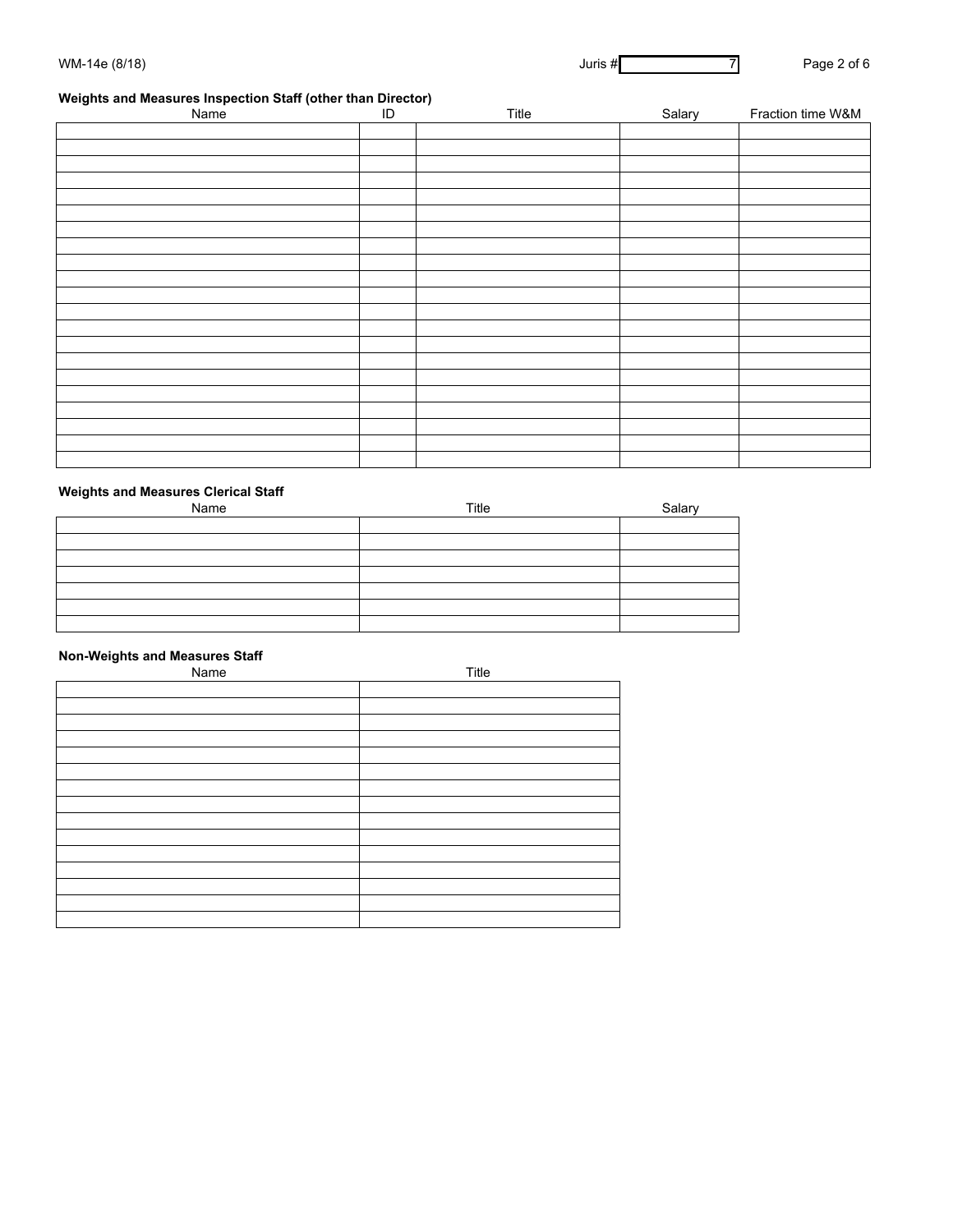Chemung 7 and 7 and 7 and 7 and 7 and 7 and 7 and 7 and 7 and 7 and 7 and 7 and 7 and 7 and 7 and 7 and 7 and 7 and 7 and 7 and 7 and 7 and 7 and 7 and 7 and 7 and 7 and 7 and 7 and 7 and 7 and 7 and 7 and 7 and 7 and 7 an

### Section 1. Workload (estimated) **Section 3. Farm Milk Tanks**

|                                               |              | Percentage |                         |    |
|-----------------------------------------------|--------------|------------|-------------------------|----|
| <b>Work Category</b>                          | Hours Worked | of Total   | Category                | #  |
| Weighing Devices Inspected and Tested         | 359          | 27.1       | Total in Jurisdiction   | 20 |
| Gasoline Pumps Inspected and Tested           | 510          | 38.4       | <b>New Calibrations</b> | 0  |
| All Other Commercial Device Inspections       | 178          | 13.4       | <b>Recalibrations</b>   |    |
| Non-Mandated Tests and Requests               |              | 0.0        | Rechecks                |    |
| Petroleum Quality Program                     | 67.9         | 5.1        | No. Against Producer    |    |
| Package Control                               |              | 0.0        | No. Against Receiver    | 0  |
| Complaints                                    | 4.1          | 0.3        |                         |    |
| Civil Penalty and Court Hearings              | 0            | 0.0        |                         |    |
| Administration (records, reports, scheduling) | 179          | 13.5       |                         |    |
| <b>Public Relations</b>                       | 0            | 0.0        |                         |    |
| Other                                         | 29           | 2.2        |                         |    |
| <b>Pricing Accuracy</b>                       | O            | 0.0        |                         |    |
| Totals                                        | 1327         | 100%       |                         |    |

| Category                |  |
|-------------------------|--|
| Total in Jurisdiction   |  |
| <b>New Calibrations</b> |  |
| Recalibrations          |  |
| Rechecks                |  |
| No. Against Producer    |  |
| No. Against Receiver    |  |
|                         |  |

#### **Section 2. Establishments Section 4. Petroleum Quality Section 4. Petroleum Quality**

| Gasoline - Laboratory | 72 Samples |
|-----------------------|------------|
| Gasoline - Screened   | 0 Samples  |
| <b>Diesel Fuel</b>    | 8 Samples  |
| Investigations        | 0 Cases    |

| <b>Section 5. Complaints</b> |          | # Resolved  |  |  |
|------------------------------|----------|-------------|--|--|
| Type                         | Received | or Referred |  |  |
| <b>Devices</b>               |          |             |  |  |
| Shortweight                  |          |             |  |  |
| Gasoline                     |          |             |  |  |
| <b>LPG</b>                   |          |             |  |  |
| Fuel Oil                     |          |             |  |  |
| Firewood                     |          |             |  |  |
| Other                        |          |             |  |  |
| <b>Pricing Accuracy</b>      |          |             |  |  |
| Total                        |          |             |  |  |

|                           | Number in      | Number of w/Diesel    |    |                              |          |             |
|---------------------------|----------------|-----------------------|----|------------------------------|----------|-------------|
| <b>Establishment Type</b> | Jurisdiction   | Inspections In Juris. |    | Product                      |          |             |
| Supermarket               | 11             | 19                    |    | Gasoline - Laboratory        |          | 72 Samples  |
| Food Store/Deli           | 12             | 12                    |    | Gasoline - Screened          |          | 0 Samples   |
| Farm/Produce              | 13             | 13                    |    | <b>Diesel Fuel</b>           |          | 8 Samples   |
| Fish/Butcher              | 3              | 3                     |    | Investigations               |          | 0 Cases     |
| Candy/Nut                 | 2              | $\overline{2}$        |    |                              |          |             |
| Bakery                    | $\overline{2}$ | $\overline{2}$        |    |                              |          |             |
| Drug                      | 16             | 16                    |    |                              |          |             |
| Hardware                  | 8              | 8                     |    |                              |          |             |
| <b>Gas Station</b>        |                | 8                     | 6  |                              |          |             |
| <b>Gas Station Store</b>  | 39             | 49                    | 26 |                              |          |             |
| Marina                    |                | 0                     |    |                              |          |             |
| Airport                   | 2              | 2                     |    | <b>Section 5. Complaints</b> | #        | # Resolved  |
| Variety/Multiple          |                | 0                     |    | Type                         | Received | or Referred |
| <b>Fuel Oil Dealer</b>    |                | 6                     |    | Devices                      | 0        | 0           |
| <b>LPG Dealer</b>         |                |                       |    | Shortweight                  |          | $\Omega$    |
| Proc/Ware/Manuf           | 23             | 28                    |    | Gasoline                     | 4        | 4           |
| Asphalt/Salvage           | 9              | 10                    |    | <b>LPG</b>                   | 0        | 0           |
| Fabric/Sewing             |                | 0                     |    | Fuel Oil                     | 0        | 0           |
| Feed & Fertilizer         |                |                       |    | Firewood                     | 0        | 0           |
| Other                     | 54             | 60                    |    | Other                        | 0        | 0           |
| Non-Commercial Estab.     | 0              | 0                     |    | <b>Pricing Accuracy</b>      | 0        | 0           |
| Total                     | 207            | 240                   |    | Total                        |          | 4           |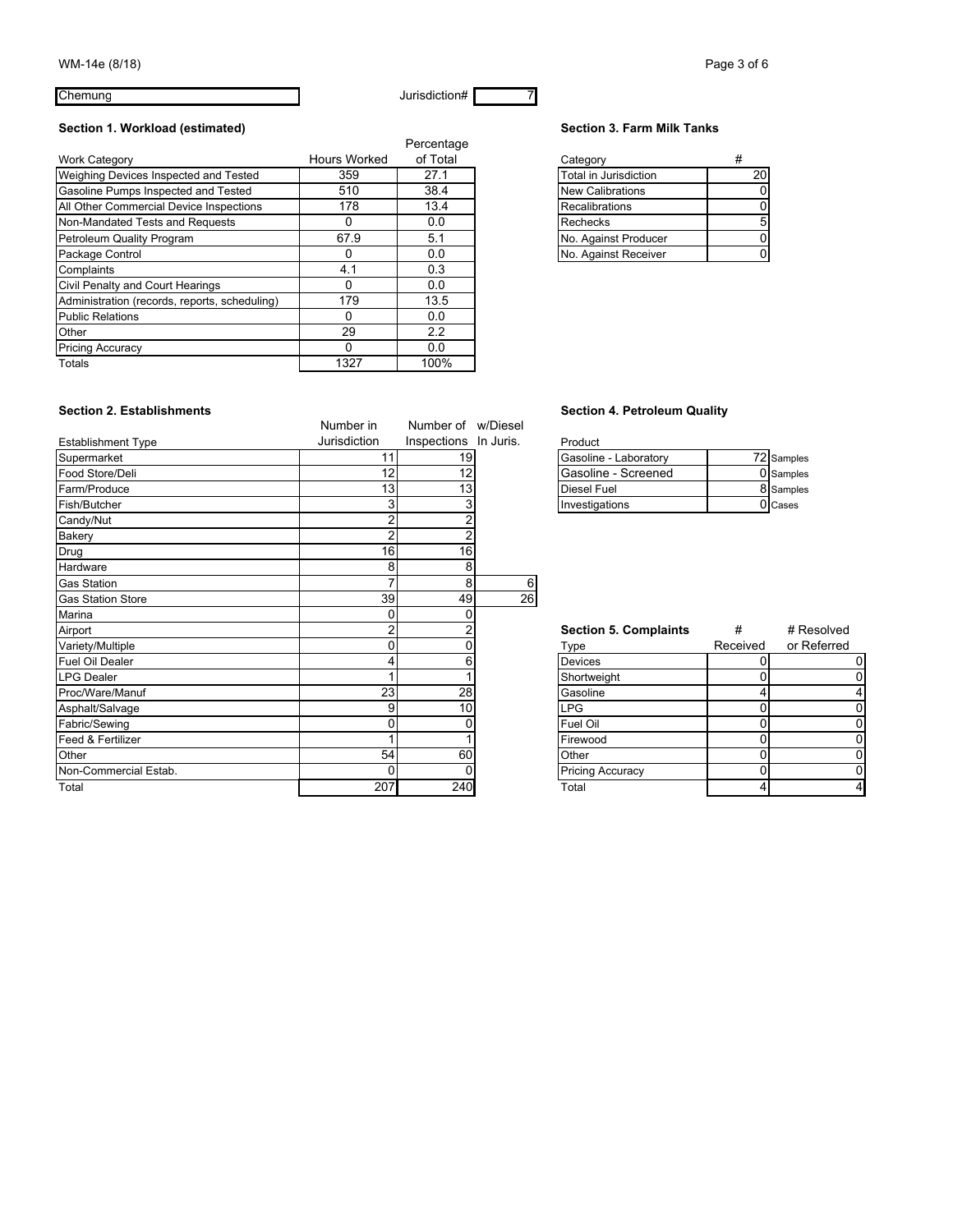| WM-14e (8/18) | Juris # | - 1 | Page 4 of 6 |
|---------------|---------|-----|-------------|
|               |         |     |             |

#### **Section 6. Devices**

|                                |                 | <b>Results of Prescribed Tests</b> |                     |                 |                       | Prescribed     | Other Tests     |             |            |
|--------------------------------|-----------------|------------------------------------|---------------------|-----------------|-----------------------|----------------|-----------------|-------------|------------|
|                                | Total #         |                                    | <b>Test Correct</b> |                 | <b>Test Incorrect</b> |                | Incorrect       | Devices not | Rechecks   |
| Device Type                    | in Juris        | #                                  | $\%$                | $(+)$           | $(-)$                 | Other          | Visual          | Tested      | Complaints |
| <b>Computing Scale</b>         | 207             | 203                                | 98.1                | 0               | 3                     |                | 59              | 0           | 6          |
| Pre-Pack Scale                 | 59              | 56                                 | 94.9                | 0               |                       | 2              | 33              | 0           | 0          |
| <b>Customer Scale</b>          | 9               | 9                                  | 100.0               | 0               | 0                     | 0              |                 | 0           | 0          |
| <b>Vehicle Scale</b>           | $\overline{21}$ | 11                                 | 52.4                | 3               | 4                     | 3              | $\overline{2}$  | 0           | 3          |
| <b>Monorail Scale</b>          | 0               | 0                                  | $\overline{0.0}$    | 0               | 0                     | 0              | $\mathbf{0}$    | 0           | 0          |
| <b>Prescription Scale</b>      | $\overline{17}$ | 15                                 | 88.2                |                 |                       | 0              | 14              | 0           | 0          |
| Hopper/Batch/Tank Scale        | $\overline{2}$  |                                    | 50.0                | 0               |                       | 0              | 0               | 0           | 0          |
| <b>Platform Scale</b>          | $\overline{56}$ | $\overline{50}$                    | 89.3                | 1               | 4                     | 1              | $\overline{18}$ | 0           | 0          |
| Livestock Scale                |                 | 2                                  | 100.0               | 0               | 0                     | 0              |                 | 0           | 0          |
| Miscellaneous Scale            | $\overline{35}$ | $\overline{32}$                    | 91.4                | $\overline{0}$  |                       | $\overline{2}$ | $\overline{22}$ | 0           | 0          |
| Petroleum Pump                 | 759             | 716                                | 94.3                | $\overline{30}$ | 5                     | 8              | 66              | 0           | 11         |
| Petroleum Meter VTM            | 30              | 22                                 | 73.3                | 5               |                       | $\overline{2}$ |                 | 0           | 0          |
| <b>Other Meter</b>             | 0               | 0                                  | 0.0                 | 0               | 0                     | 0              | 0               | 0           | 0          |
| <b>Rack Meter</b>              | 14              | $\overline{13}$                    | 92.9                | 1               | 0                     | 0              | 0               | 0           | 0          |
| Liquid Measure                 | 0               | 0                                  | 0.0                 | 0               | 0                     | 0              | 0               | 0           | 0          |
| <b>Volumetric Measure</b>      | 0               | 0                                  | 0.0                 | 0               | 0                     | 0              | 0               | 0           | 0          |
| <b>Weights Pharmacy</b>        | 109             | 109                                | 100.0               | 0               | 0                     | 0              | 0               | 0           | 0          |
| Weights Other                  | 56              | 56                                 | 100.0               | $\mathbf 0$     | 0                     | 0              | 0               | 0           | 0          |
| Linear Measure                 | 5               | 5                                  | 100.0               | 0               | 0                     | 0              | 0               | 0           | 0          |
| <b>Linear Measuring Device</b> | 0               | 0                                  | 0.0                 | 0               | 0                     | 0              | 0               | 0           | 0          |
| <b>Timing Device</b>           | 186             | 176                                | 94.6                | 4               | 0                     | 6              | 20              | 0           | 0          |
| <b>Taximeter</b>               | 0               | 0                                  | 0.0                 | $\overline{0}$  | 0                     | 0              | 0               | 0           | 0          |
| <b>Miscellaneous Device</b>    | 96              | 96                                 | 100.0               | 0               | 0                     | 0              | 0               | 0           | 0          |
| <b>LPG Meters</b>              | $\Omega$        | $\overline{0}$                     | 0.0                 | 0               | 0                     | 0              | 0               | 0           | 0          |
| <b>Non-Commercial Devices</b>  |                 |                                    |                     |                 |                       |                |                 |             | 0          |
| Milk Tanks 20% (from Sect 3)   | 4               | 5                                  | 100.0               | 0               | 0                     | 0              | $\Omega$        | 0           | 0          |

# **Section 7. Device Test Summary Automatically summed from data above**

| <b>Total Scales</b>                | 408  | 379I              | 92.9  |     | 15 <sub>1</sub> |     | 156 | 91  |
|------------------------------------|------|-------------------|-------|-----|-----------------|-----|-----|-----|
| Total Liquid Meas, Devices         | 807  | 7561              | 93.6  | 36I |                 | 10I | 67  | 11  |
| <b>Total Weights</b>               | 1651 | 165l              | 100.0 |     |                 |     |     |     |
| Total Linear Measures              |      |                   | 100.0 |     |                 |     |     |     |
| <b>Total Miscellaneous Devices</b> | 282  | 272I              | 96.5  |     |                 |     | 20  |     |
| <b>Total All Devices</b>           | 1667 | 1577 <sub>1</sub> | 94.5  | 45) | 04              | 25  | 243 | 20I |

| Classification Devices | 1316 | <sup>1</sup> * Rows 24, 25, 28, 31 and 32 are not counted in Civil Service classification |
|------------------------|------|-------------------------------------------------------------------------------------------|
| Civil Service Class    |      |                                                                                           |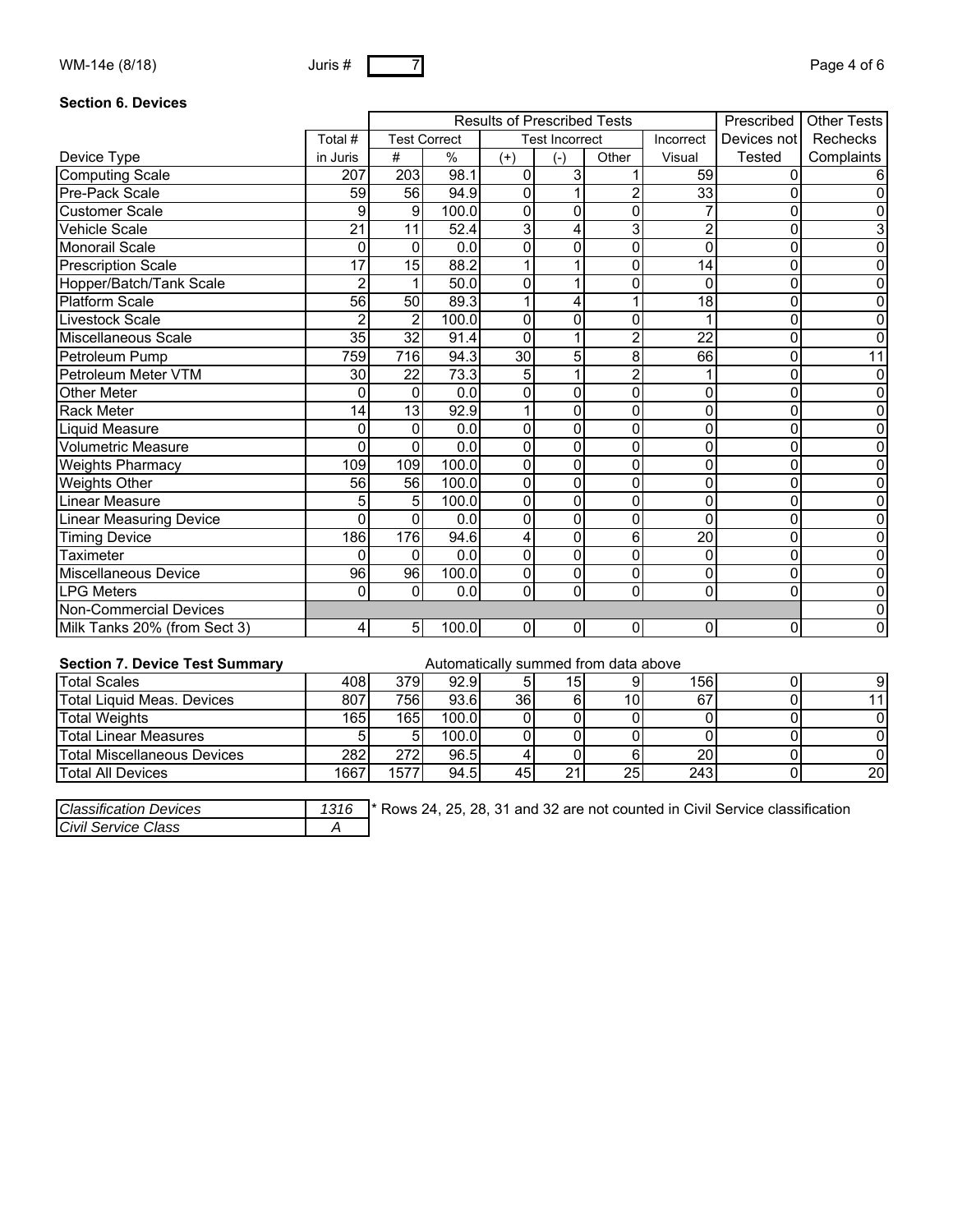WM-14e  $(8/18)$  Page 5 of 6

#### **Section 8. Commodities (Net Weight Compliance)**

|                            | # Pkgs         |                         |        | # of Lots      |
|----------------------------|----------------|-------------------------|--------|----------------|
| Type of Package            | # Pkgs in Lots | Measured                | # Lots | Failed         |
| <b>Packed In-Store</b>     |                |                         |        |                |
| <b>Packed Out-of-Store</b> |                |                         |        |                |
| Test Purchases             |                |                         |        |                |
|                            |                | # test purchases made ^ |        | # violations ^ |

#### **Section 9. Collection of Device Inspection Fees**

Does your jurisdiction collect device inspection fees  $(Y/N)$ ?

If yes:

How much did you issue in fees? \$23,294

Do you collect for all device types (Yes/No)? The Ves

If no, please attach a copy of your fee schedule to this report.

#### **Section 9.a. Pricing Accuracy**

|                                       |               | $#$ Items |                       | $#$ Insp |             |
|---------------------------------------|---------------|-----------|-----------------------|----------|-------------|
| Type of Inspection                    | # Inspections | Checked   | # Ocharges # Ucharges | Fail     | % Fail      |
| Complaint - Individual Items          |               |           |                       |          | $0$ #DIV/0! |
| Audit Inspections                     |               |           |                       |          | $0$ #DIV/0! |
| <b>Full Inspections</b>               |               |           |                       |          | $0$ #DIV/0! |
| <b>IReinspections - Audit or Full</b> |               |           |                       |          | 0 #DIV/0!   |

Ocharges = Overcharges Ucharges = Undercharges





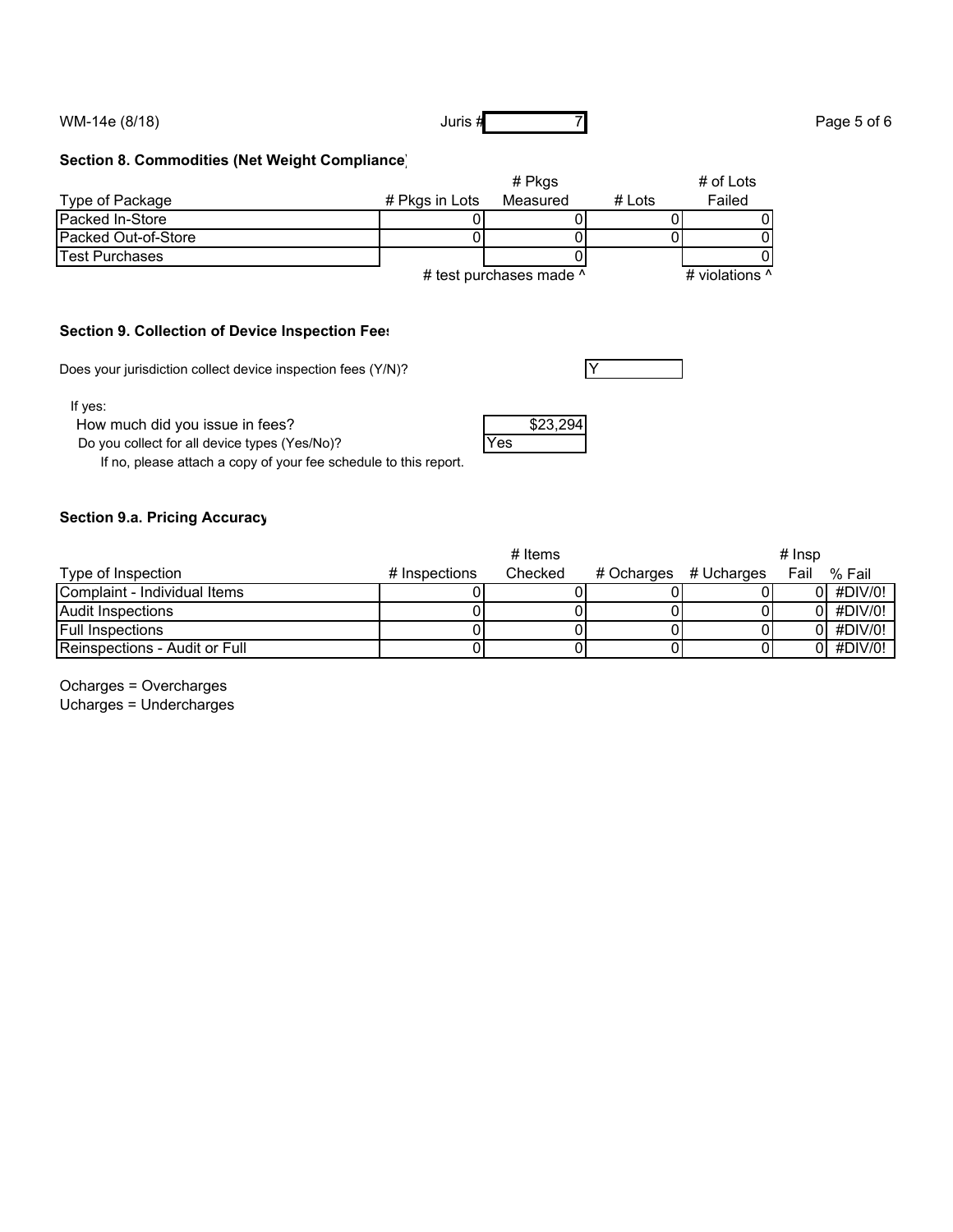| WM-14e (8/18) | Juris # | 71 | Page 6 of 6 |
|---------------|---------|----|-------------|
|               |         |    |             |

# **Section 10. Particulars of Civil Proceedings or Prosecutions**

| Offense | Name of Establishment | Occurrences | <b>Penalty Amount</b> |
|---------|-----------------------|-------------|-----------------------|
|         |                       |             |                       |
|         |                       |             |                       |
|         |                       |             |                       |
|         |                       |             |                       |
|         |                       |             |                       |
|         |                       |             |                       |
|         |                       |             |                       |
|         |                       |             |                       |
|         |                       |             |                       |
|         |                       |             |                       |
|         |                       |             |                       |
|         |                       |             |                       |
|         |                       |             |                       |
|         |                       |             |                       |
|         |                       |             |                       |
|         |                       |             |                       |
|         |                       |             |                       |
|         |                       |             |                       |
|         |                       |             |                       |
|         |                       |             |                       |
|         |                       |             |                       |
|         |                       |             |                       |
|         |                       |             |                       |
|         |                       |             |                       |
|         |                       |             |                       |
|         |                       |             |                       |
|         |                       |             |                       |
|         |                       |             |                       |
|         |                       |             |                       |
|         |                       |             |                       |
|         |                       |             |                       |
|         |                       |             |                       |
|         |                       |             |                       |
|         |                       |             |                       |
|         |                       |             |                       |
|         |                       |             |                       |
|         |                       |             |                       |
|         |                       |             |                       |
|         |                       | Total =     | \$0                   |